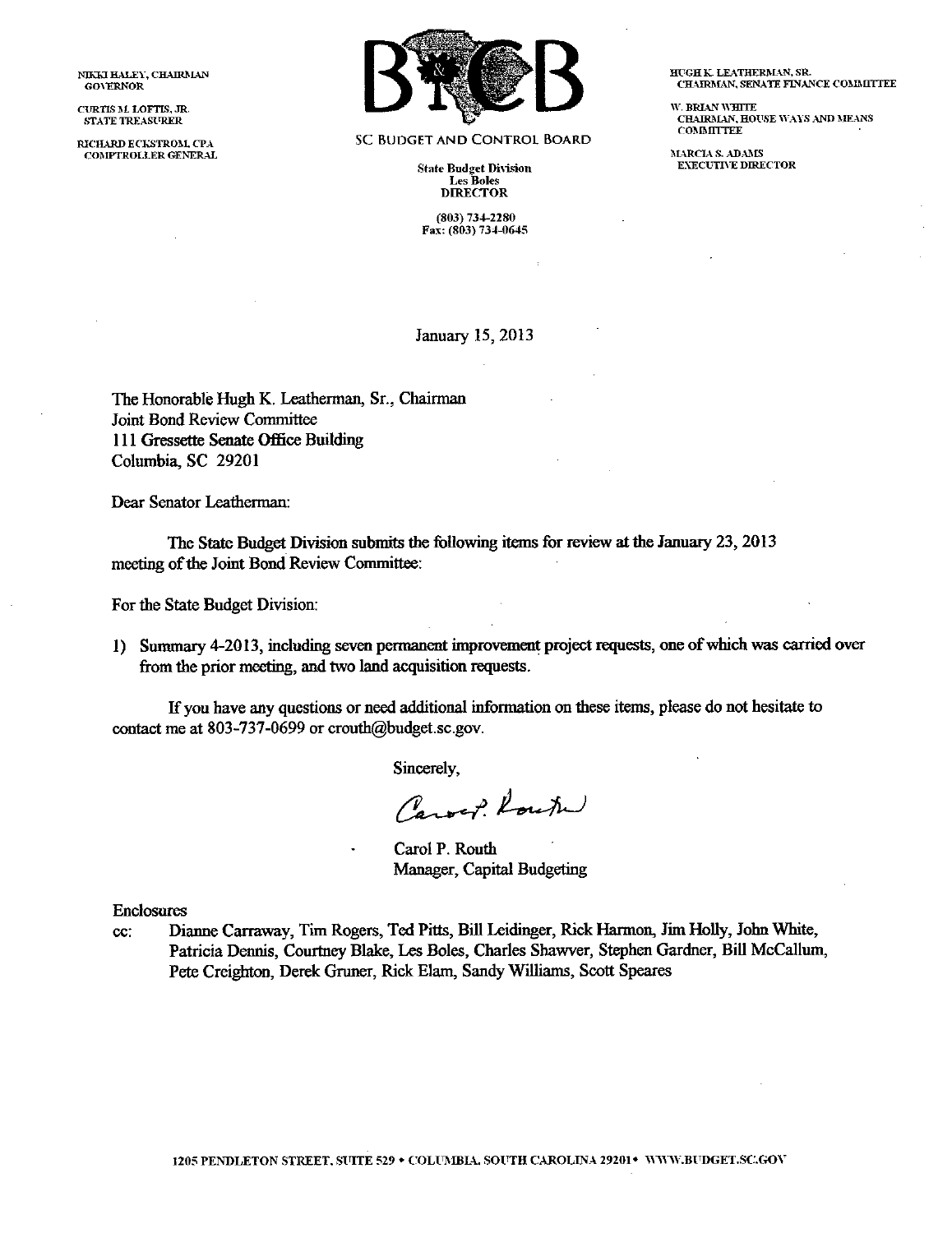| Item 1. |          | Agency: F03 Budget and Control Board                                                                                                                                                                                                                                                                                                                                                                                                                                                                                                                                                                                                                                                                                                                                                                                                                                                                                                                                                                                                                                                          | Project: 9909, Sims-Aycock Building Roof and Wall Leak Repairs                                                                                                                                                                                                                                                                                                                                                                                                                                                                                                                                                                                                                                                                                                                    | CHE Approval Date:<br><b>Committee Review Date:</b><br>B&C Board Approval Date: | N/A          |
|---------|----------|-----------------------------------------------------------------------------------------------------------------------------------------------------------------------------------------------------------------------------------------------------------------------------------------------------------------------------------------------------------------------------------------------------------------------------------------------------------------------------------------------------------------------------------------------------------------------------------------------------------------------------------------------------------------------------------------------------------------------------------------------------------------------------------------------------------------------------------------------------------------------------------------------------------------------------------------------------------------------------------------------------------------------------------------------------------------------------------------------|-----------------------------------------------------------------------------------------------------------------------------------------------------------------------------------------------------------------------------------------------------------------------------------------------------------------------------------------------------------------------------------------------------------------------------------------------------------------------------------------------------------------------------------------------------------------------------------------------------------------------------------------------------------------------------------------------------------------------------------------------------------------------------------|---------------------------------------------------------------------------------|--------------|
|         | Action   | Proposed: Establish Construction Budget - Carried Over from 12/4/12 JBRC Meeting                                                                                                                                                                                                                                                                                                                                                                                                                                                                                                                                                                                                                                                                                                                                                                                                                                                                                                                                                                                                              |                                                                                                                                                                                                                                                                                                                                                                                                                                                                                                                                                                                                                                                                                                                                                                                   | <b>Budget After Action Proposed</b>                                             |              |
|         | (Add     | \$1,494,200.00 [9] Other, Depreciation Reserve)                                                                                                                                                                                                                                                                                                                                                                                                                                                                                                                                                                                                                                                                                                                                                                                                                                                                                                                                                                                                                                               |                                                                                                                                                                                                                                                                                                                                                                                                                                                                                                                                                                                                                                                                                                                                                                                   | Source                                                                          | Amount       |
|         |          | To replace the roof on the Sims-Aycock Building which houses DHEC. The project was established in May 2012<br>for pre-design work which is now complete. The work will include replacing the roofing membrane, flashing and<br>insulation and refurbishing approximately 12,000 square feet of the metal window wall system on the fourth floor.<br>The roof is 12 years old, past its useful life, and out of warranty. The roof and window wall system leak, which can<br>damage the building's interior. Replacing them will stop the leaks and improve the thermal performance of the<br>building. Energy savings and conservation measures will include the installation of a white roof surface and energy<br>efficient insulation. The agency reports the total projected cost of this project is \$1,514,000 and annual operating<br>cost savings of \$6,000 will result in the three years following project completion. The agency also reports the<br>projected date for execution of the construction contract is May 2013 and for completion of construction is October<br>2013. |                                                                                                                                                                                                                                                                                                                                                                                                                                                                                                                                                                                                                                                                                                                                                                                   | Other, Depreciation Reserve                                                     | 1,514,000.00 |
|         | Purpose: |                                                                                                                                                                                                                                                                                                                                                                                                                                                                                                                                                                                                                                                                                                                                                                                                                                                                                                                                                                                                                                                                                               |                                                                                                                                                                                                                                                                                                                                                                                                                                                                                                                                                                                                                                                                                                                                                                                   | <b>Total Funds</b>                                                              | 1,514,000.00 |
|         | Ref:     | Supporting document pages 1-5                                                                                                                                                                                                                                                                                                                                                                                                                                                                                                                                                                                                                                                                                                                                                                                                                                                                                                                                                                                                                                                                 |                                                                                                                                                                                                                                                                                                                                                                                                                                                                                                                                                                                                                                                                                                                                                                                   |                                                                                 |              |
| Item 2. |          | Agency: J04 Department of Health and Environmental<br>Control                                                                                                                                                                                                                                                                                                                                                                                                                                                                                                                                                                                                                                                                                                                                                                                                                                                                                                                                                                                                                                 | Project: 9522, Florence County Health Department Roof<br>Replacement/Façade Repair                                                                                                                                                                                                                                                                                                                                                                                                                                                                                                                                                                                                                                                                                                | CHE Approval Date:<br><b>Committee Review Date:</b><br>B&C Board Approval Date: | N/A          |
|         | Action   | Proposed: Establish Project for A&E Design                                                                                                                                                                                                                                                                                                                                                                                                                                                                                                                                                                                                                                                                                                                                                                                                                                                                                                                                                                                                                                                    |                                                                                                                                                                                                                                                                                                                                                                                                                                                                                                                                                                                                                                                                                                                                                                                   | <b>Budget After Action Proposed</b>                                             |              |
|         |          |                                                                                                                                                                                                                                                                                                                                                                                                                                                                                                                                                                                                                                                                                                                                                                                                                                                                                                                                                                                                                                                                                               |                                                                                                                                                                                                                                                                                                                                                                                                                                                                                                                                                                                                                                                                                                                                                                                   | Source                                                                          | Amount       |
|         |          |                                                                                                                                                                                                                                                                                                                                                                                                                                                                                                                                                                                                                                                                                                                                                                                                                                                                                                                                                                                                                                                                                               |                                                                                                                                                                                                                                                                                                                                                                                                                                                                                                                                                                                                                                                                                                                                                                                   | Other, DHEC Earned Funds                                                        | 4,500.00     |
|         | Purpose: |                                                                                                                                                                                                                                                                                                                                                                                                                                                                                                                                                                                                                                                                                                                                                                                                                                                                                                                                                                                                                                                                                               | To begin design work to replace the roof and make façade repairs to DHEC's Florence County Health<br>Department. The work will include replacing the existing roof, insulation and flashing and evaluating and<br>replacing damaged areas of the façade to provide a water tight building envelope. The 21 year-old roof is reaching<br>the end of its expected life and the façade needs to be patched, resurfaced or replaced to provide a weather tight<br>exterior. The roof and façade both leak, which has damaged building interiors over time, and both have been<br>patched and repaired numerous times. The new roof and façade repairs will lower maintenance costs and time and<br>will provide a more efficient building system by maintaining its insulation value. | <b>Total Funds</b>                                                              | 4,500.00     |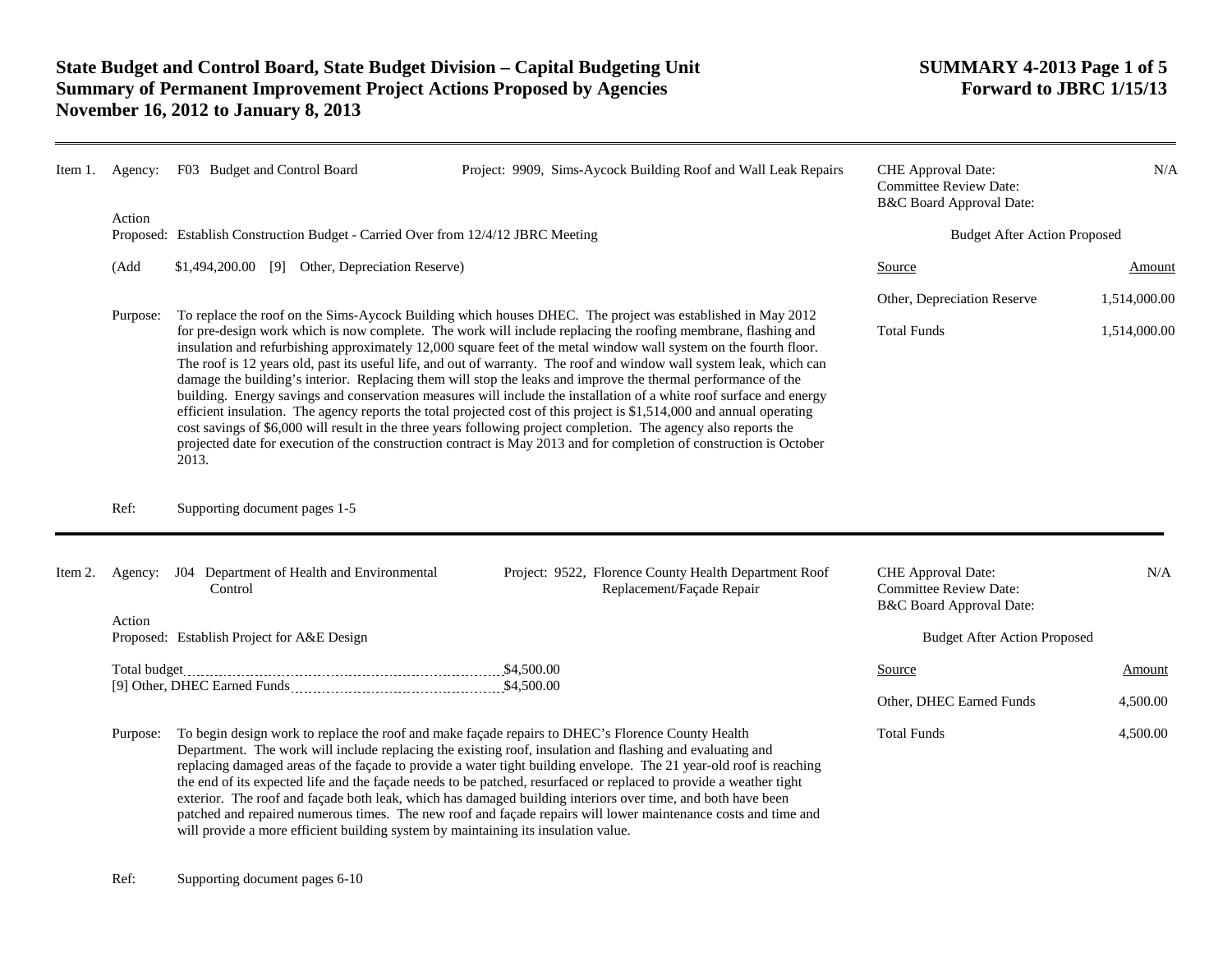| Item 3. | Agency:<br>Action | H27 University of South Carolina<br>Project: 6101, Coker Seventh Floor Laboratory Renovation<br>Proposed: Establish Construction Budget for \$1,150,000.00<br>Total budget                                                                                                                                                                                                                                                                                                                                                                                                                                                                                                                                                                                                                                                                                                                                                                                                                                                                                                                                                                                                                                                                                                                                |                                                                                                | CHE Approval Date:<br><b>Committee Review Date:</b><br>B&C Board Approval Date:                                 | 01/03/13                                                                   |
|---------|-------------------|-----------------------------------------------------------------------------------------------------------------------------------------------------------------------------------------------------------------------------------------------------------------------------------------------------------------------------------------------------------------------------------------------------------------------------------------------------------------------------------------------------------------------------------------------------------------------------------------------------------------------------------------------------------------------------------------------------------------------------------------------------------------------------------------------------------------------------------------------------------------------------------------------------------------------------------------------------------------------------------------------------------------------------------------------------------------------------------------------------------------------------------------------------------------------------------------------------------------------------------------------------------------------------------------------------------|------------------------------------------------------------------------------------------------|-----------------------------------------------------------------------------------------------------------------|----------------------------------------------------------------------------|
|         |                   |                                                                                                                                                                                                                                                                                                                                                                                                                                                                                                                                                                                                                                                                                                                                                                                                                                                                                                                                                                                                                                                                                                                                                                                                                                                                                                           |                                                                                                |                                                                                                                 | <b>Budget After Action Proposed</b>                                        |
|         |                   |                                                                                                                                                                                                                                                                                                                                                                                                                                                                                                                                                                                                                                                                                                                                                                                                                                                                                                                                                                                                                                                                                                                                                                                                                                                                                                           |                                                                                                | Source                                                                                                          | Amount                                                                     |
|         | Purpose:          | To renovate a portion of the seventh floor in the Coker Life Sciences Building at USC. Pre-design work has been<br>completed, as the project was not originally anticipated to exceed the \$1 million project level until construction<br>documents were developed. The work will include renovating approximately 6,850 square feet on the seventh<br>floor to create research labs and offices, upgrading the mechanical, electrical and plumbing systems in the space,<br>and installing new partitions, finishes and lab casework. The renovation is needed for the College of Pharmacy to<br>house the SmartState Chair in Translational Cancer Therapeutics and to upgrade the existing space to meet the<br>programmatic requirements of the research functions of the college. Energy savings and conservation measures<br>will include the installation of energy efficient air handling and lighting systems, low flow water faucets, and<br>occupancy sensors. The agency reports the total projected cost of this project is \$1,150,000 and no additional<br>annual operating costs will result from the project. The agency also reports the projected date for execution of the<br>construction contract is May 2013 and for completion of construction is November 2013.                  |                                                                                                | Other, Institutional Funds                                                                                      | 1,150,000.00                                                               |
|         |                   |                                                                                                                                                                                                                                                                                                                                                                                                                                                                                                                                                                                                                                                                                                                                                                                                                                                                                                                                                                                                                                                                                                                                                                                                                                                                                                           |                                                                                                | <b>Total Funds</b>                                                                                              | 1,150,000.00                                                               |
|         | Ref:              | Supporting document pages 11-16                                                                                                                                                                                                                                                                                                                                                                                                                                                                                                                                                                                                                                                                                                                                                                                                                                                                                                                                                                                                                                                                                                                                                                                                                                                                           |                                                                                                |                                                                                                                 |                                                                            |
| Item 4. | Agency:           | F03 Budget and Control Board                                                                                                                                                                                                                                                                                                                                                                                                                                                                                                                                                                                                                                                                                                                                                                                                                                                                                                                                                                                                                                                                                                                                                                                                                                                                              | Project: 9641, B&CB Facilities Fire Alarm/Smoke Detector Code<br>Compliance Upgrade Phases I-V | CHE Approval Date:<br><b>Committee Review Date:</b><br>B&C Board Approval Date:                                 | N/A                                                                        |
|         | Action            |                                                                                                                                                                                                                                                                                                                                                                                                                                                                                                                                                                                                                                                                                                                                                                                                                                                                                                                                                                                                                                                                                                                                                                                                                                                                                                           |                                                                                                |                                                                                                                 |                                                                            |
|         |                   | Proposed: Establish Construction Budget for \$7,854,382.02                                                                                                                                                                                                                                                                                                                                                                                                                                                                                                                                                                                                                                                                                                                                                                                                                                                                                                                                                                                                                                                                                                                                                                                                                                                |                                                                                                | <b>Budget After Action Proposed</b>                                                                             |                                                                            |
|         | (Add              | \$1,869,450.00 [9] Other, Depreciation Reserve)                                                                                                                                                                                                                                                                                                                                                                                                                                                                                                                                                                                                                                                                                                                                                                                                                                                                                                                                                                                                                                                                                                                                                                                                                                                           |                                                                                                | Source                                                                                                          | Amount                                                                     |
|         | Purpose:          | To fund Phase V of upgrades to fire alarm and smoke detector systems in Budget and Control Board buildings.<br>The project was established in 1997 and increased numerous times to fund four phases of the fire alarm system<br>upgrades and pre-design of phase V, which is now complete. Phases I through III involved replacing systems in<br>18 of 34 buildings and phase IV, approved in Fall 2012, will involve replacing systems in seven additional<br>buildings. Phase V includes replacing the fire alarm and smoke detector systems in an additional seven buildings,<br>DSS Harden Street, Sims Aycock, Laurel Street Warehouse, Surplus Garage, State Surplus Office Building,<br>Federal Surplus Office Building, and South Main Street complex. The existing fire alarm systems in three phase<br>V buildings are more than 23 years old and four phase V buildings have no fire alarm system. Energy savings and<br>conservation measures are not applicable to this project. The agency reports the total projected cost of five phases<br>is \$7,854,382 and no additional annual operating costs will result from the project. The agency also reports the<br>projected date for execution of the phase V contract is August 2013 and for completion of construction is April<br>2014. |                                                                                                | Capital Improvement Bonds<br>Appropriated State<br>Federal<br>Other, Depreciation Reserve<br><b>Total Funds</b> | 1,644,522.02<br>2,318,835.00<br>339,480.00<br>3,551,545.00<br>7,854,382.02 |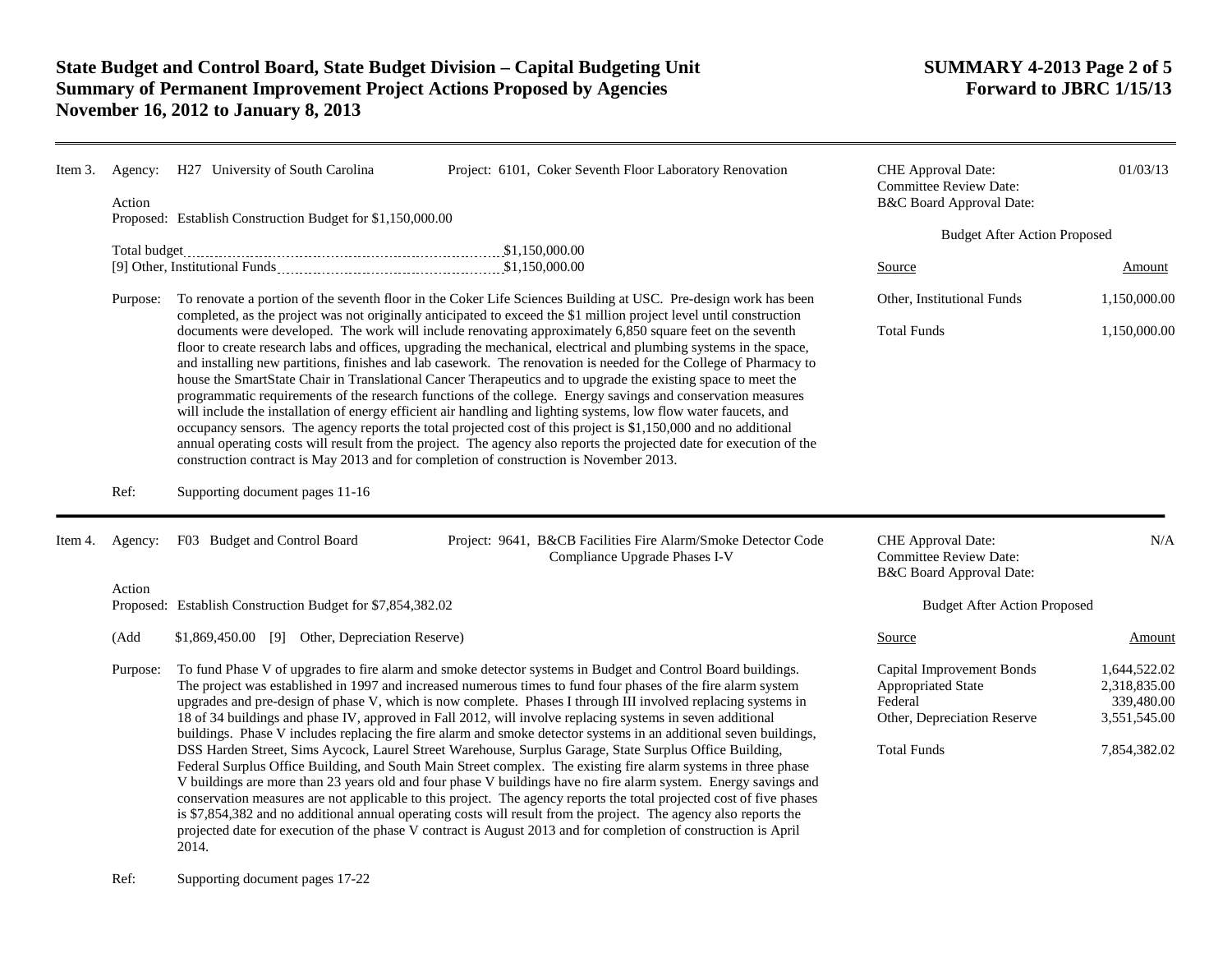| Item 5. | Agency:      | F03 Budget and Control Board                                                                                                                                                                                                                                                                                                                                                                                                                                                                                                                                                                                                                                                                                                                                                                                                                                                                                                                                                                                                                                                                                                                                                                                                                                                                                                                                                                                                                                                                                                               | Project: 9855, Calhoun Building Renovations | <b>CHE</b> Approval Date:<br><b>Committee Review Date:</b><br>B&C Board Approval Date: | N/A                             |
|---------|--------------|--------------------------------------------------------------------------------------------------------------------------------------------------------------------------------------------------------------------------------------------------------------------------------------------------------------------------------------------------------------------------------------------------------------------------------------------------------------------------------------------------------------------------------------------------------------------------------------------------------------------------------------------------------------------------------------------------------------------------------------------------------------------------------------------------------------------------------------------------------------------------------------------------------------------------------------------------------------------------------------------------------------------------------------------------------------------------------------------------------------------------------------------------------------------------------------------------------------------------------------------------------------------------------------------------------------------------------------------------------------------------------------------------------------------------------------------------------------------------------------------------------------------------------------------|---------------------------------------------|----------------------------------------------------------------------------------------|---------------------------------|
|         | Action       | Proposed: Establish Construction Budget for \$6,202,472.00                                                                                                                                                                                                                                                                                                                                                                                                                                                                                                                                                                                                                                                                                                                                                                                                                                                                                                                                                                                                                                                                                                                                                                                                                                                                                                                                                                                                                                                                                 |                                             | <b>Budget After Action Proposed</b>                                                    |                                 |
|         | (Add<br>(Add | Other, SC Judicial Department)<br>\$2,899,899.00<br>[9]<br>\$1,100,000.00<br>Other, Depreciation Reserve)<br>[9]                                                                                                                                                                                                                                                                                                                                                                                                                                                                                                                                                                                                                                                                                                                                                                                                                                                                                                                                                                                                                                                                                                                                                                                                                                                                                                                                                                                                                           |                                             | Source                                                                                 | Amount                          |
|         |              |                                                                                                                                                                                                                                                                                                                                                                                                                                                                                                                                                                                                                                                                                                                                                                                                                                                                                                                                                                                                                                                                                                                                                                                                                                                                                                                                                                                                                                                                                                                                            |                                             | <b>Appropriated State</b><br>Other, SC Judicial Department                             | 2, 107, 158. 26<br>2,899,899.00 |
|         | Purpose:     | To begin a second phase of building and site improvements to the Calhoun Building on the Capitol Complex<br>which houses the Court of Appeals and administrative functions of the Judicial Department. The project was<br>established in January 2008 for pre-design work and increased for the construction budget in August 2009 to do<br>exterior renovations to the building, which are nearing completion. Phase II of work will include renovating<br>12,500 square feet on the ground floor to allow for more efficient use of space and improve building security and<br>handicap accessibility by restoring the north side of the main entrance to the building. The mechanical system on<br>the ground floor will be replaced, windows will be repaired, and infrastructure provisions will be made to<br>facilitate future building systems renovations including the extension of a fire suppression system to other floors.<br>The building is 88 years old and the last major renovation was in 1987. Energy savings and conservation<br>measures will include the installation of an energy efficient mechanical system and lighting and occupancy<br>sensors. The agency reports the total projected cost of this project, including completed exterior renovations, is<br>\$6,202,472 and no additional annual operating costs will result from the project. The agency also reports the<br>projected date for execution of the construction contract is October 2013 and for completion of construction is<br>June 2014. |                                             | Other, Depreciation Reserve                                                            | 1,195,414.74                    |
|         |              |                                                                                                                                                                                                                                                                                                                                                                                                                                                                                                                                                                                                                                                                                                                                                                                                                                                                                                                                                                                                                                                                                                                                                                                                                                                                                                                                                                                                                                                                                                                                            |                                             | <b>Total Funds</b>                                                                     | 6,202,472.00                    |

Ref: Supporting document pages 23-28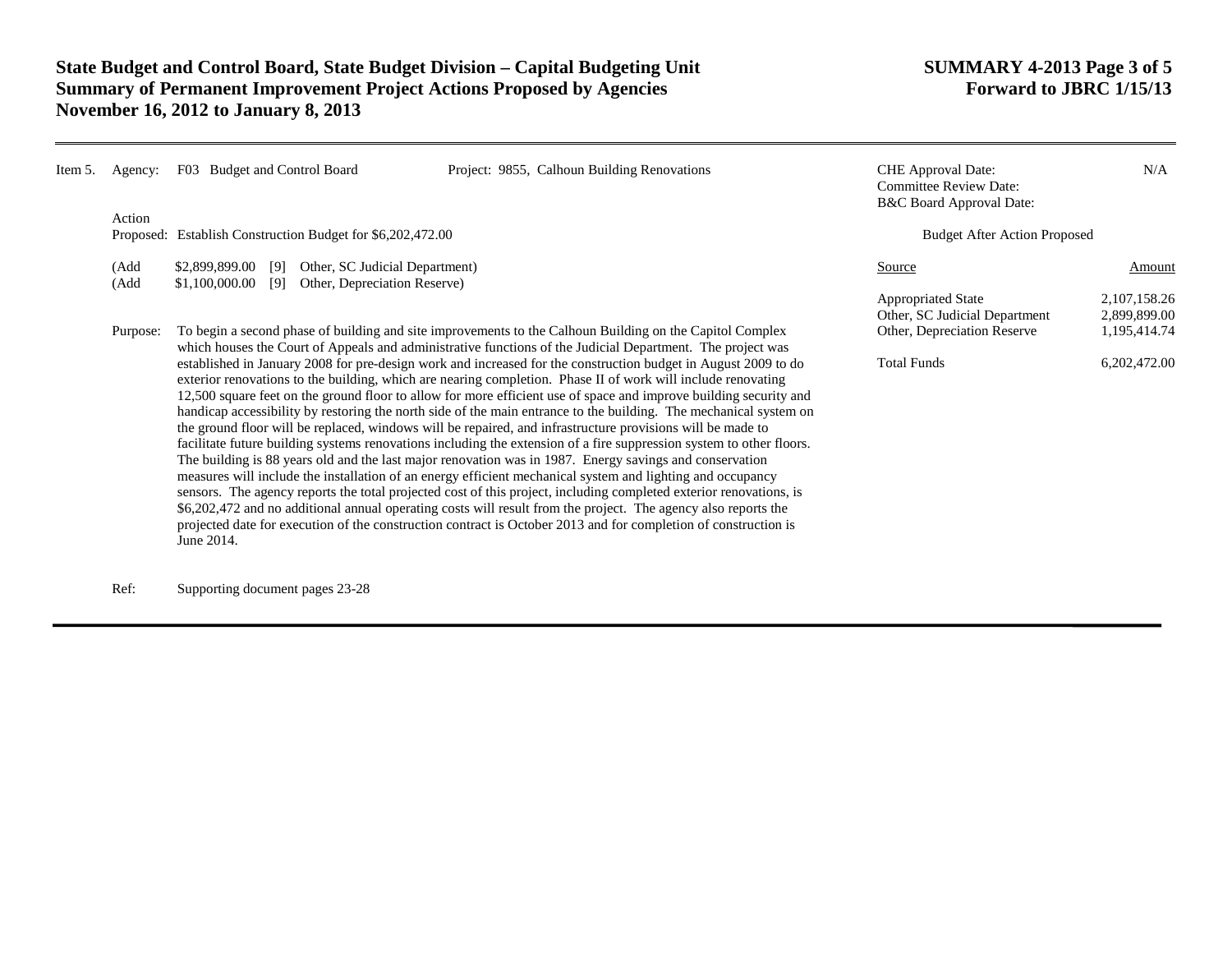| Item 6. | Agency:           | F03 Budget and Control Board                                                                                                                                                                                                                                                                                                                                                                                                                                                                                                                                                                                                                                                                                                                                                                                                                                                                                                                                                                                                                                                                                                                                                                                                                                                                                                                                                     | Project: 9913, Data Center Generator and Chiller Installation | CHE Approval Date:<br><b>Committee Review Date:</b>                                                                                                        | N/A                                                                         |
|---------|-------------------|----------------------------------------------------------------------------------------------------------------------------------------------------------------------------------------------------------------------------------------------------------------------------------------------------------------------------------------------------------------------------------------------------------------------------------------------------------------------------------------------------------------------------------------------------------------------------------------------------------------------------------------------------------------------------------------------------------------------------------------------------------------------------------------------------------------------------------------------------------------------------------------------------------------------------------------------------------------------------------------------------------------------------------------------------------------------------------------------------------------------------------------------------------------------------------------------------------------------------------------------------------------------------------------------------------------------------------------------------------------------------------|---------------------------------------------------------------|------------------------------------------------------------------------------------------------------------------------------------------------------------|-----------------------------------------------------------------------------|
|         | Action            | Proposed: Establish Construction Budget for \$1,486,400.00                                                                                                                                                                                                                                                                                                                                                                                                                                                                                                                                                                                                                                                                                                                                                                                                                                                                                                                                                                                                                                                                                                                                                                                                                                                                                                                       |                                                               | B&C Board Approval Date:                                                                                                                                   |                                                                             |
|         |                   | \$1,461,380.00 [9] Other, Depreciation Reserve)                                                                                                                                                                                                                                                                                                                                                                                                                                                                                                                                                                                                                                                                                                                                                                                                                                                                                                                                                                                                                                                                                                                                                                                                                                                                                                                                  |                                                               | <b>Budget After Action Proposed</b>                                                                                                                        |                                                                             |
|         | (Add              |                                                                                                                                                                                                                                                                                                                                                                                                                                                                                                                                                                                                                                                                                                                                                                                                                                                                                                                                                                                                                                                                                                                                                                                                                                                                                                                                                                                  |                                                               |                                                                                                                                                            |                                                                             |
|         |                   |                                                                                                                                                                                                                                                                                                                                                                                                                                                                                                                                                                                                                                                                                                                                                                                                                                                                                                                                                                                                                                                                                                                                                                                                                                                                                                                                                                                  |                                                               | Source                                                                                                                                                     | <b>Amount</b>                                                               |
|         | Purpose:          | To install a second emergency generator and an additional chiller for the Budget and Control Board's Data Center.<br>The project was established in October 2012 for pre-design work which is now complete. The work will include<br>installing a 1,500 kilowatt generator, a 200-ton air-cooled chiller and associated electrical work. The generator and<br>chiller will support the projected increase in computer room electrical load from the present 340 kilowatts to a<br>projected 640 kilowatts. The generator and chiller are needed to provide the necessary level of redundancy for the<br>projected electrical loads needed to meet the data processing requirements of the center's customers and to provide<br>a level of redundancy required by a recent Tier study of the Data Center. Energy savings and conservation<br>measures will include the installation of an energy efficient chiller. The agency reports the total projected cost of<br>this project is \$1,486,400 and additional annual operating costs of \$8,400 will result in the three years following<br>project completion. The agency also reports the projected date for execution of the construction contract is May<br>2013 and for completion of construction is October 2013.                                                                                                       |                                                               | Other, Depreciation Reserve                                                                                                                                | 1,486,400.00                                                                |
|         |                   |                                                                                                                                                                                                                                                                                                                                                                                                                                                                                                                                                                                                                                                                                                                                                                                                                                                                                                                                                                                                                                                                                                                                                                                                                                                                                                                                                                                  |                                                               | Total                                                                                                                                                      | 1,486,400.00                                                                |
|         | Ref:              | Supporting document pages 29-34                                                                                                                                                                                                                                                                                                                                                                                                                                                                                                                                                                                                                                                                                                                                                                                                                                                                                                                                                                                                                                                                                                                                                                                                                                                                                                                                                  |                                                               |                                                                                                                                                            |                                                                             |
| Item 7. | Agency:<br>Action | H73 Vocational Rehabilitation Department                                                                                                                                                                                                                                                                                                                                                                                                                                                                                                                                                                                                                                                                                                                                                                                                                                                                                                                                                                                                                                                                                                                                                                                                                                                                                                                                         | Project: 9595, Lancaster Parking Lot Improvements             | CHE Approval Date:<br><b>Committee Review Date:</b><br>B&C Board Approval Date:                                                                            | N/A                                                                         |
|         |                   | Proposed: Increase Budget from \$245,000.00 to \$445,000.00                                                                                                                                                                                                                                                                                                                                                                                                                                                                                                                                                                                                                                                                                                                                                                                                                                                                                                                                                                                                                                                                                                                                                                                                                                                                                                                      |                                                               |                                                                                                                                                            |                                                                             |
|         | (Add              | \$200,000.00 [9] Other, Workshop Production Revenue)                                                                                                                                                                                                                                                                                                                                                                                                                                                                                                                                                                                                                                                                                                                                                                                                                                                                                                                                                                                                                                                                                                                                                                                                                                                                                                                             |                                                               | <b>Budget After Action Proposed</b>                                                                                                                        |                                                                             |
|         |                   |                                                                                                                                                                                                                                                                                                                                                                                                                                                                                                                                                                                                                                                                                                                                                                                                                                                                                                                                                                                                                                                                                                                                                                                                                                                                                                                                                                                  |                                                               | Source                                                                                                                                                     | Amount                                                                      |
|         | Purpose:          | To proceed with parking lot and loading area improvements at the Vocational Rehabilitation Center in Lancaster.<br>The project was established in October 2009 and was put on hold due to budget constraints at the time. The agency<br>wishes to proceed with the project now and has revised the project cost estimate. Recent subsurface investigations<br>reveal greater deterioration of the existing paved area, thus requiring more extensive work to be done. Exterior<br>lighting will also be added to the parking areas for safety and security due to recent break-ins at the remote location.<br>The work will now include removing existing paving and base material, recompacting the subsurface, replacing the<br>base and paving, and installing security lighting. The facility is more than 30 years old and parking and loading<br>areas are in need of renovations and repairs. Energy savings and conservation measures will include the installation<br>of energy efficient lighting and timers. The agency reports the total projected cost of this project is \$445,000 and<br>additional annual operating costs of \$1,000 will result in the three years following project completion. The agency<br>also reports the projected date for execution of the construction contract is April 2013 and for completion of<br>construction is November 2013. |                                                               | Capital Reserve Fund<br>Federal<br>Other, Workshop Production Revenue<br>Other, Capital Project Reserve<br>Other, Coop Program Funds<br><b>Total Funds</b> | 32.812.11<br>147,980.94<br>244,661.60<br>9,772.68<br>9,772.67<br>445,000.00 |